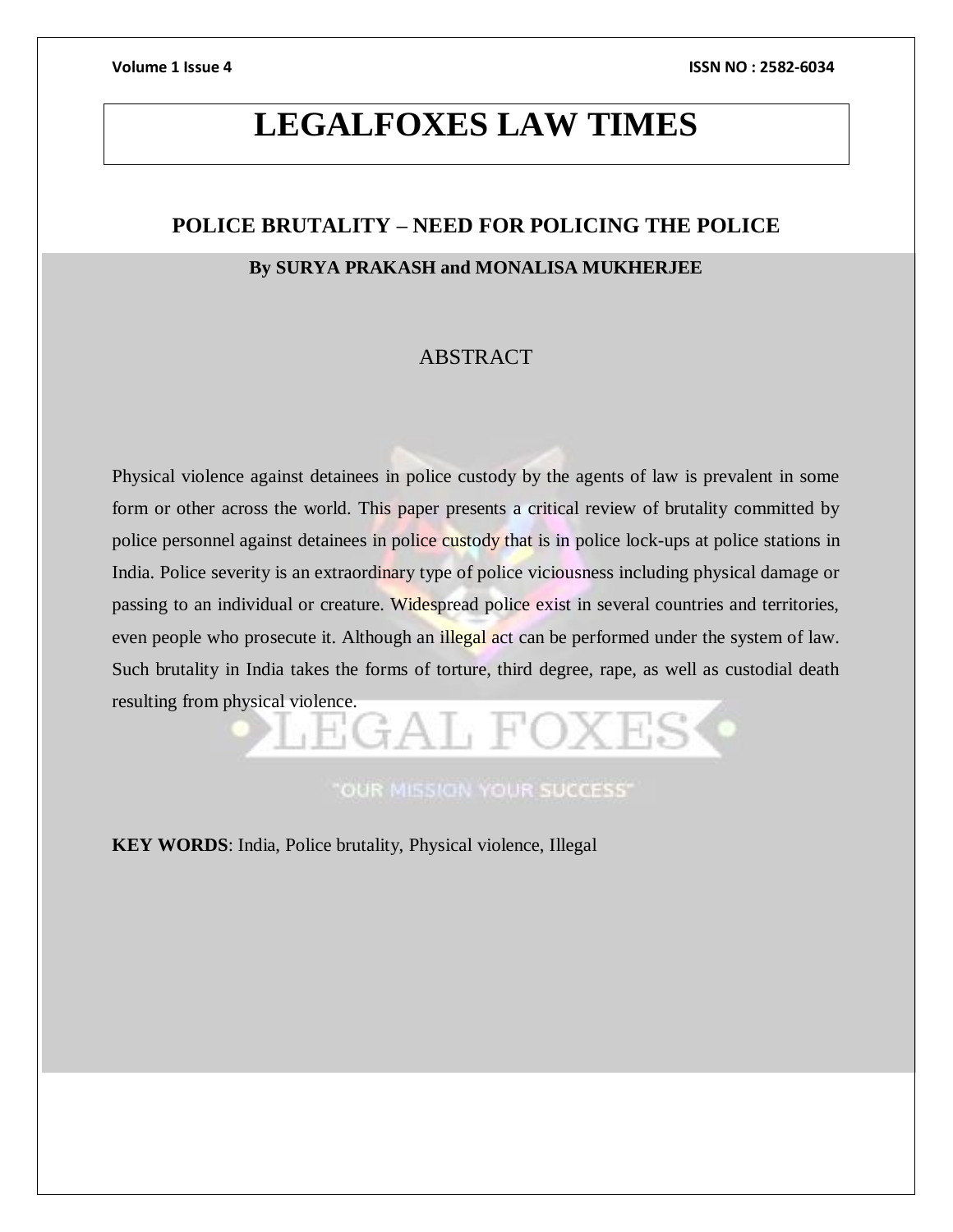## LIST OF ABBREVIATIONS

- CHOWKI A police station or Thana
- CIRCLE OFFICER Officer in charge of a police circle, which consist of few police stations
- FIR First Information Report, the recorded complaint of a crime filled by police
- BANDOBAST Protection of a person, building, or organization against crime or attack by the police
- DGP director General of Police, the highest ranking police officer of each state police organisation.
- IPS Indian Police Service, the cadre of senior police administer by the central government
- LATHI A heavy bamboo stick with a metal rim, used as a weapon especially by the police; a baton
- SHO Station house officer
- MUNSHI The writera police officer who maintains records
- DAILY DIARY A community service register is a diary maintained in every India police station under Police Act 1861, for a non-cognizable offense.



Questioning and treating suspects or under trials or detainees under pressure (in police custody), both psychological and physical, by the agents of law is a practice prevalent in some form or other world-wide. In this paper, the focus is on India and the ill activities done by the police force. India has a longstanding parliamentary vote based system with a free press, a regular citizen controlled military, an autonomous legal executive, and dynamic political and common associations. Despite all these facts, brutality in police custody by the agents of law is widespread throughout the country. What is the extent of this brutality in police custody in India?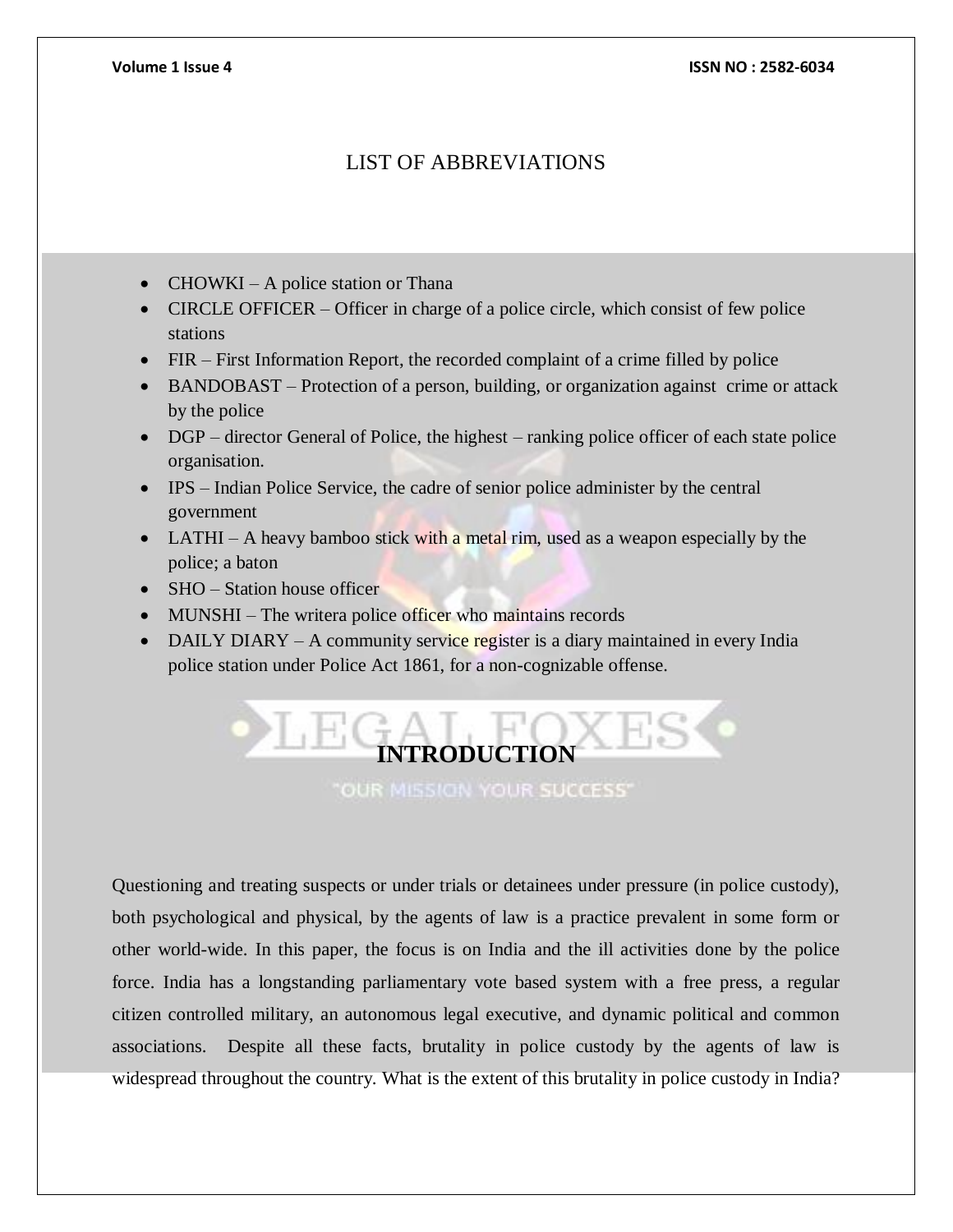Police severity of police brutality is an umbrella term to depict any unjustified or deliberate badgering, boisterous attack, physical/mental damage, property harm, or passing endured because of collaboration with the police. Police fierceness is one of a few types of police offense that includes undue viciousness by police individuals. Police severity is an outrageous type of police savagery including physical mischief or passing to an individual or creature.

Hundreds of people were reported to have died in police custody<sup>1</sup>. Due to torture and illtreatment to common people at least 300 deaths in police custody<sup>2</sup>. In 1995, at least 100 people died in the custody of the police throughout India, due to torture and medical negligence<sup>3</sup>. Given this context, the purpose of this paper is to critically review physical violence against the detainees in police custody (i.e. police lock-ups at police stations) in India.

# **HISTORY – WHEN IT ALL STARTED**

Police brutality is been performed for ages. The Constitution of India, the police area unit of a State subject<sup>4</sup>. This suggests that they're the responsibility of State governments. The police and dealing of the police forces area units are ruled by rules and regulation framed by the state governments. Every state/ union territory has its own separate personnel. Additionally, their area unit central police organizations started by the union government for specialized work. The combined strength of the state and central police is concerning 2 million people around the country. This authority reservoir of trained force will become a really vital catalyst of positive modification in society provided they're created to serve the rule of law and command in charge of their sins of commission and omission if any. The problem of holding them responsible is extremely closely coupled to the sort of management and direction exercised over them.

The police as unionized establishment during this country came into existence with the Police Act of 1861. This legislation was passed within the wake of the Indian rising of 1857, once the

<sup>&</sup>lt;sup>1</sup> Amnesty International 1999.

<sup>2</sup> Amnesty International 1998.

<sup>3</sup> Amnesty International 1996.

<sup>&</sup>lt;sup>4</sup> The police, public order, courts, prisons, reformatories, borstal and other allied institutions figure in the State List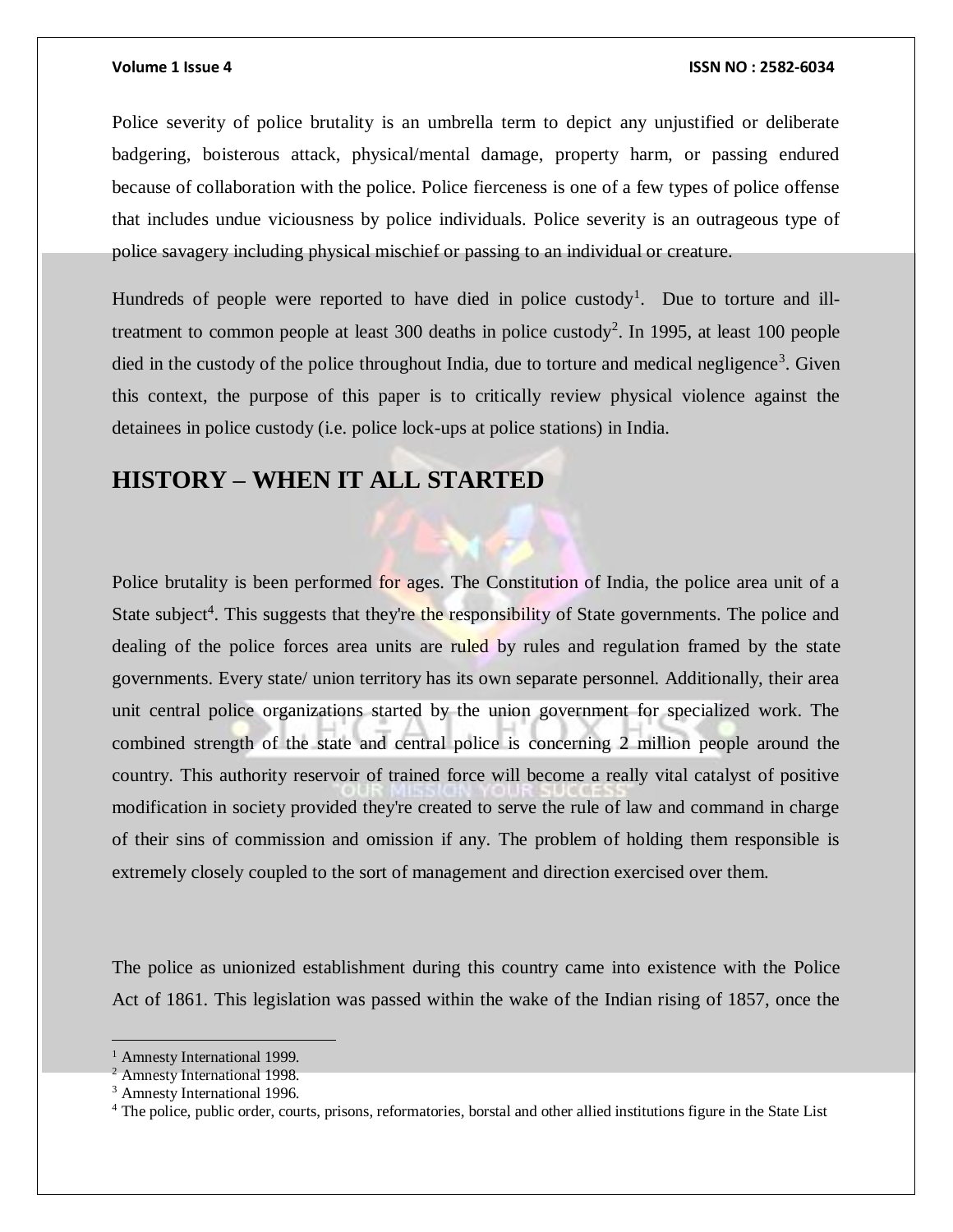Indian troopers within the colonial army revolted against their British commanders. The mutiny later developed into a rebellion against British rule out Asian countries. Though the revolt was squelched quickly and with success, it did jolt the britshers into taking major steps to consolidate their rule out in the country, together with the institution of authority's personnel to support the colonial government. Britshers accomplished that to continue their rule out this country; they have to have their personnel that all subservient to the head. The head should exercise complete and unquestioning management over the personnel. Section 3 of the 1861 Police Act unconditional the direction<sup>5</sup> of the state police forces within the state governments.

A similar Act introduced a system of twin management at the district level<sup>6</sup>. It places the police forces of the command of the District Superintendents of Police, however subject to the overall management and direction<sup>7</sup> of the District Magistrates. This was done deliberately as a result of the functioning of the District justice because the chief officer of the district was thought-about essential for the upkeep of British rule out Asian country. Underneath the system of police governance established by the 1861 Act, the police forces in Asian countries were unaccountable to anyone except their own hierarchy and also the colonial political and body government. Creating the police response to the community or alternative democratic or native autochthonous establishments didn't work into the British colonial model of management. Section twenty-five of the Indian Evidence Act, 1872 says that confessions recorded by a peace officer shall not be admitting table obvious.

### **"OUR MISSION YOUR SUCCESS"**

The police were raised on the military and authoritarian patterns. There was huge stress on maintenance of a sort of discipline, that seabird on infliction, requiring the lower ranks to adapt orders blindly. The system didn't need the police to place on their thinking caps whereas performing arts their duties. They indeed weren't needed to possess any. That's why accomplishment to police stressed on the necessities of sinew and not the brain. The taller and

 $5$ The word Superintendence has not been defined in legislation. The word has been interpreted by the Supreme Court in the Judgement in Writ Petition (Criminal) Nos. 340-343 of 1993, pp 66-73.

<sup>6</sup> Section 4 of the Act

<sup>7</sup> The words general control and direction have also not been defined in the legislation.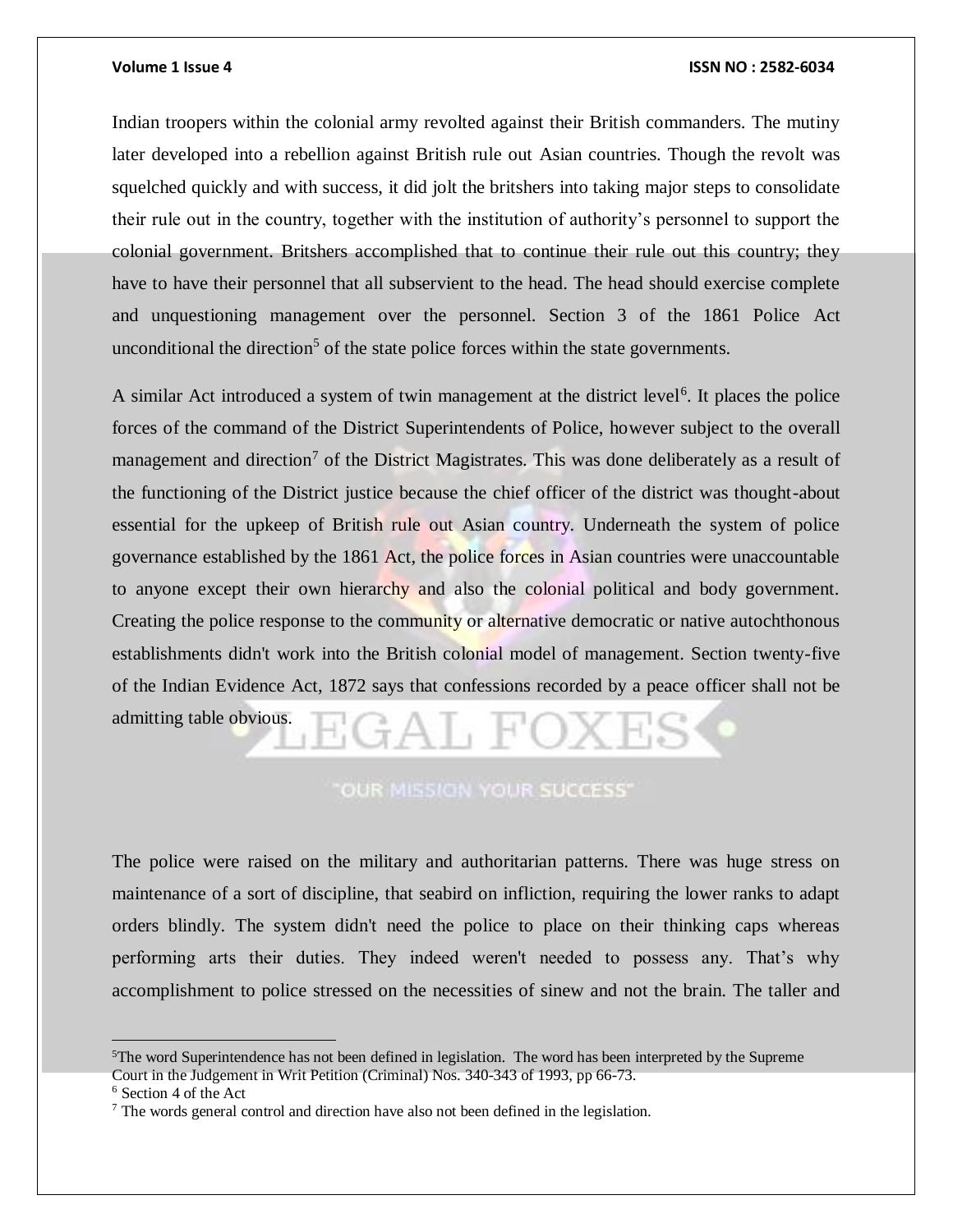heftier to enlist, the better. Throughout coaching, his good condition and endurance should improve.

It was for this reason that the coaching programs within the police were based heavily in favour of outside activities, like a drill. He needn't be educated, however, he should have an associate daunting presence, that ought to deter not solely the criminals however additionally standard voters. In his presence, no one ought to raise queries or demand answers. All the on top of factors combined to provide a system that set the majority of the law enforcement agency at a distance from the community. Clearly, the 1861 Act did not turn out associate economical, skilled associated with a responsible law enforcement agency within the country. This was completed by the colonial rulers themselves. For instance, the Indian Police Commission appointed in the Gregorian calendar month, 1902 beneath the birth of Sir A.H.L. Fraser concluded:

The law enforcement agency is way from efficient; it's defective in coaching and organization; it's inadequately supervised; it's usually thought to be corrupt and oppressive, and it completely does not secure the arrogance and cordial cooperation of the individuals<sup>8</sup>. The Commission created several recommendations however either did not recognize or handily unheeded the very fact that the majority of the ills afflicting the organization can be ascribed to the system established by the Police Act of 1861 and therefore the philosophy of policing that was prescribed. The Commission, despite themselves, unearthing huge proof to the contrary, all over that the system introduced in 1861 was on the full a wise and economical<sup>9</sup>.

# **CASES OF POLICE BRUTALITY**

l

<sup>8</sup> Government Central Printing Office, Shimla, 1903, Report of the Indian Police Commission, 1902-03, p 150 <sup>9</sup><sup>9</sup> K.S. Dhillon, Defenders of the Establishment, Indian Institute of Advanced Study, Shimla, 1998, p 150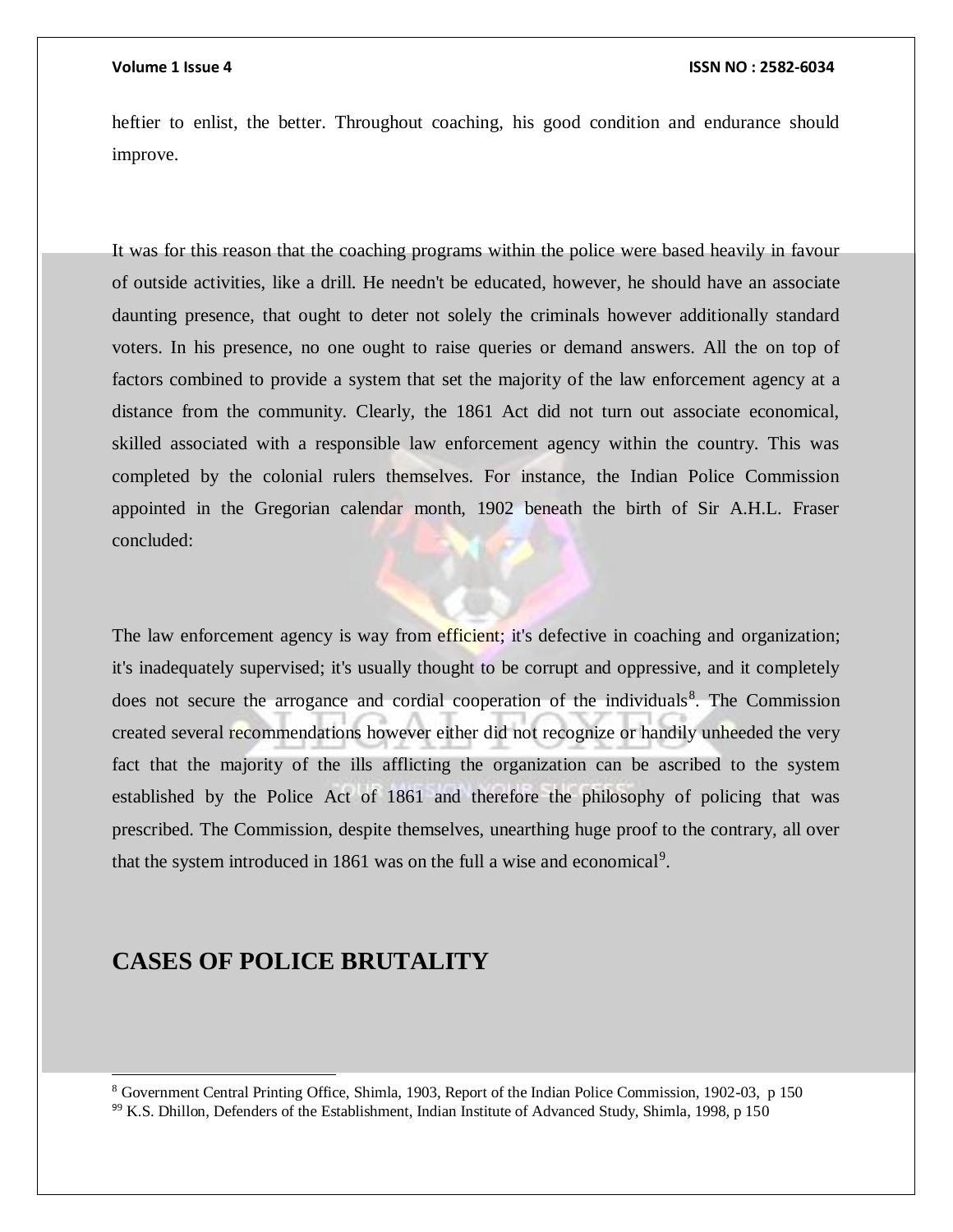There are instances when undue violence has been seen over the common masses by the Police as directed by the incumbent government thus setting an example for police brutality in the nation's history. These are the instances of Police Brutality that really shook us out of our reverie. Also, there are instances where the law enforcers have violated the law and human rights alike.

Police brutality against the common masses is the predominant scenario in the World and here are some instances that left a mark in the Indian history.

### 1. JALIANWALA BAGH MASSACRE:

It is also known as the Amritsar massacre where police killed hundreds of people by opening fire. The British Indian Army under the command of Colonel Reginald Dyer hurled bullets into the crowd of Baishakhi pilgrims. There was a majority of Sikhs who have assembled to take part in the Basishakhi celebrations. The incident happened on 13<sup>th</sup> April 1919.

# 2. BABU GHENU SAID KILLING:<br> $\begin{array}{c} \begin{array}{c} \hline \end{array} \end{array}$

Babu Ghenu Said, who was an active participant in the protests of Bombay cotton mill, was crushed by a truck in order of police. This protest was organized by Indian independence activists against the import of foreign-made cloth. His death which occurred on 12 December 1930 sparked quite the furor.

### 3. MANYA SURVE KILLING:

Police brutality fired 25 bullets in his chest but he still kept alive by his willpower for one hour. This incident happened on 111<sup>th</sup> January 1982.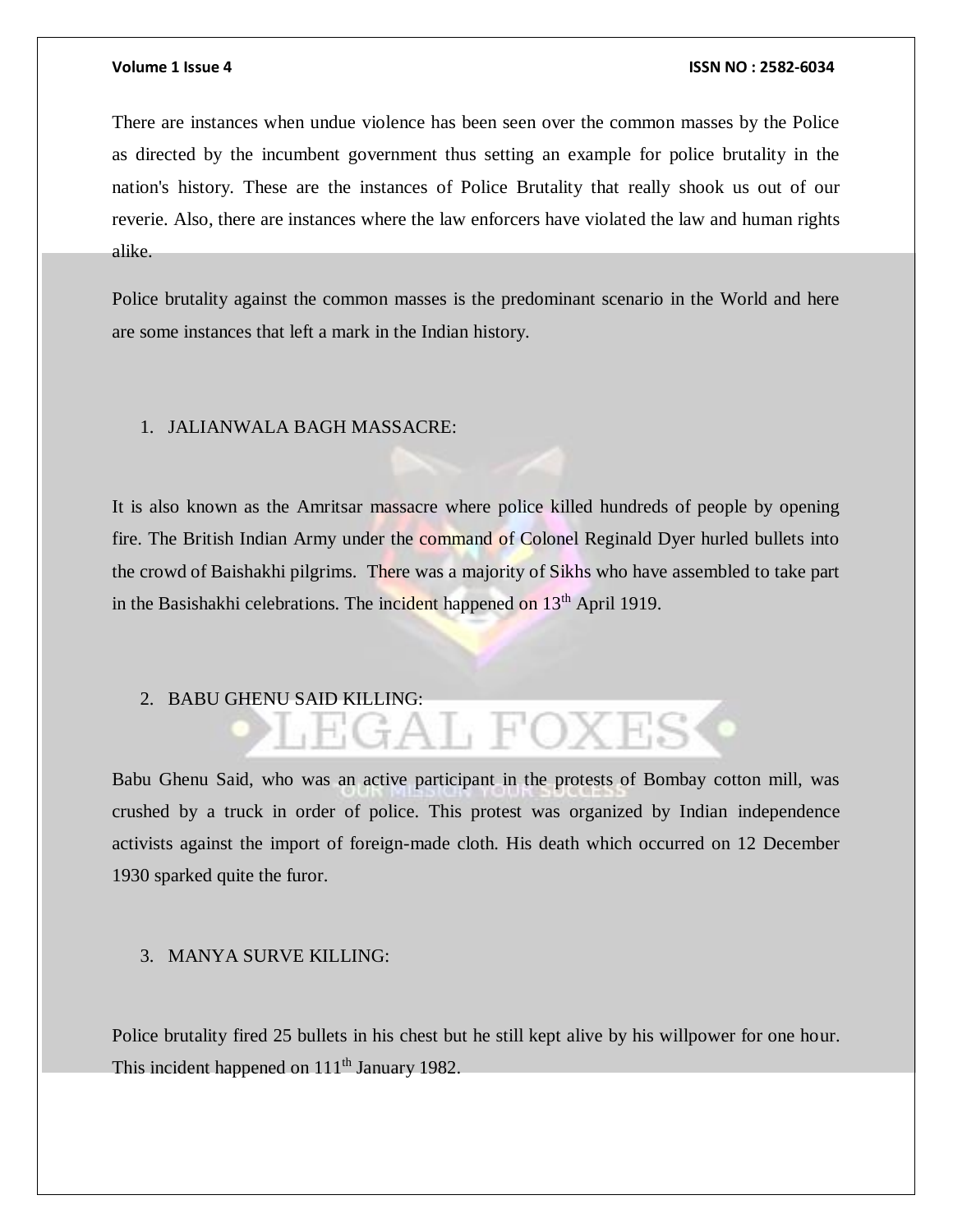### 4. MANOJLAI LAUBORERS'S MASSACRE:

It was administered on the agitated tea-estate workers to silence them. It claimed 17 lives in Thirunelveli, Tamil Nadu.

### 5. NANDIGRAM MASSACRE:

It happened in Nandigram, West Bengal, India following a failed project by the Government of West Bengal under the Communist rule to acquire land for SEZ (Special Economic Zone). At least 14 people lost their lives in the police insurgency in the region. This incident prompted the opponents to adapt the warcry Ma Malti Manush for the coming elections.

### 6. RAMPURA TIRAHA FIRING:

Police opened fire in the unarmed Uttrakhand activists at Rampur Tiraha in UP's Muzaffarnagar district on 1-2 October during the night. Their claim was for a separate state of Uttarakhand and they were on their way to Delhi to stage a Dharna at Raj Ghat on Gandhi Jayanti. This indiscriminate police firing claimed six lives along with some women being allegedly raped

# **VIOLATION OF HUMAN RIGHTS BY POLICE AUTHORITIES**

Police square measures areone in all the foremost vital organizations of the society. The policemen, therefore, happen to be the foremost visible representatives of the govt. In associate in nursing hour of want, danger, crisis, and problem, once a national doesn't understand what to try and do and whom to approach, the police officer and a lawman happen to be the foremost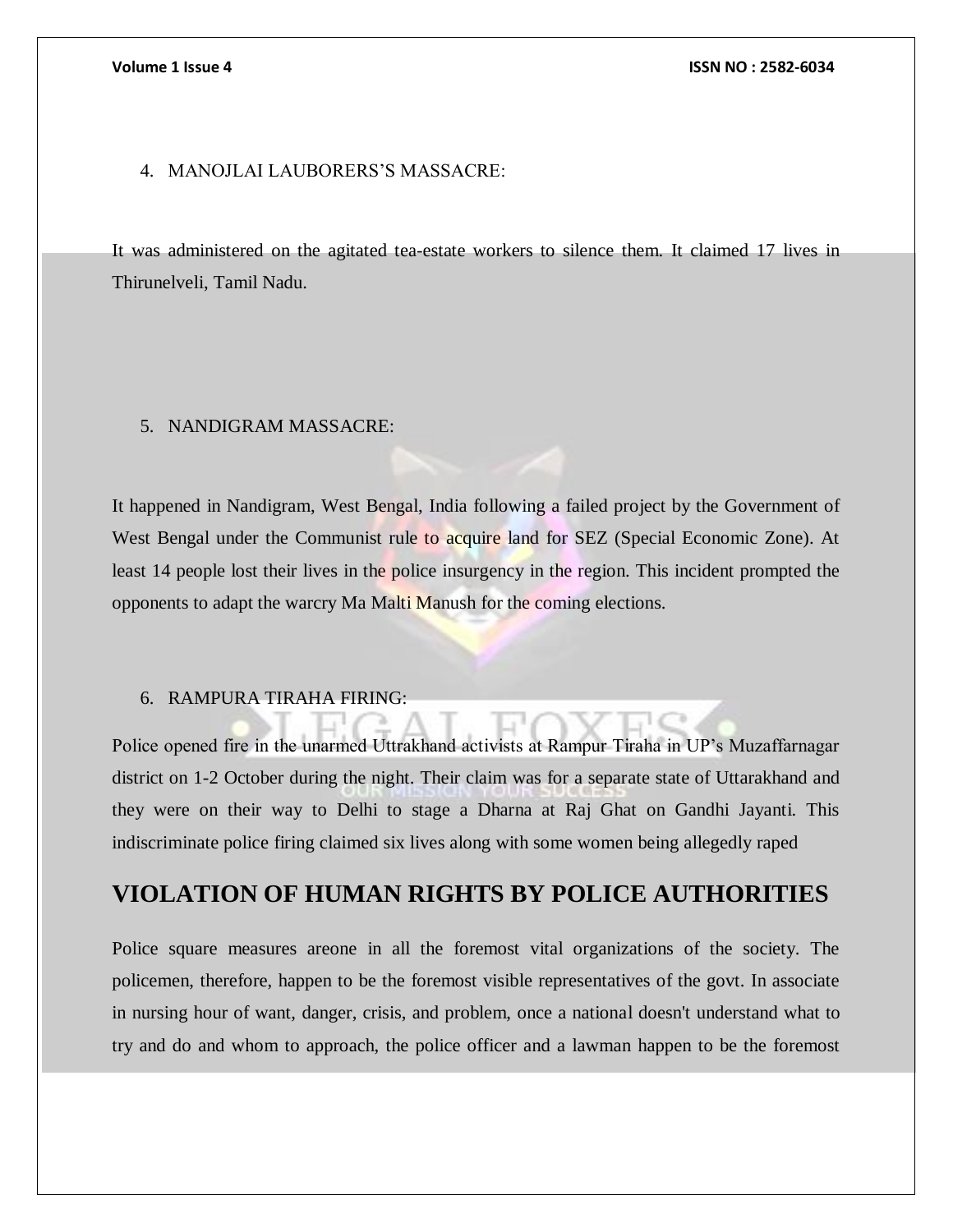acceptable and approachable unit and person for  $\lim^{10}$ . The police square measures are expected to be the foremost accessible, interactive, and dynamic organization of any society. Their roles, functions, and duties within the society square measure natural to be varied on the one hand; and sophisticated on the opposite. Loosely the dual roles of the police square measure maintenance of law and maintenance of order. However, the ramifications of those 2 duties square measure varied, which lead to creating an oversized inventory of duties, functions, powers, roles, and responsibilities of the police organization. Giving them various power within the hands of police, whereas necessary to perform their duties and on another hand leaves the door to misuse and thus an infringement of Human Rights.

Due to continued police brutality and torture throughout the past 20 years, it looks that the keeper of law has become the law-breakers. When at the 80s the police where appear to be a lot more involved with lathi- wielding ideas and its brutality and use of interrogation procedure by it's become the order of the day. The mounting police authorities and different inhibitory live square measure the instances of violations of human rights.

i. Police authorities during emergency:

During an emergency amount in March 1976, a Satyagraha was taken into custody by the police; however, no case was registered against the group of people doing it. They were unbroken in ill-gotten and confined for a number of days throughout that they were subjected to numerous styles of physical torture like stamping on the clean body with heeled boots, beating with the cane on the clean soles of feet, beating on the spine, beating with rifle however inserting live electrical wires into body crevices, burning with lighted cigarettes and visible light,  $etc<sup>11</sup>$ .

l

<sup>10</sup> Phani Mohan K, Functions, Roles and Duties of Police in General.

<sup>&</sup>lt;sup>11</sup> Katar Singh v. State of Punjab (1994) 3 SCC 569. A. R. Desai, Violation of Democratic Rights in India, Vol.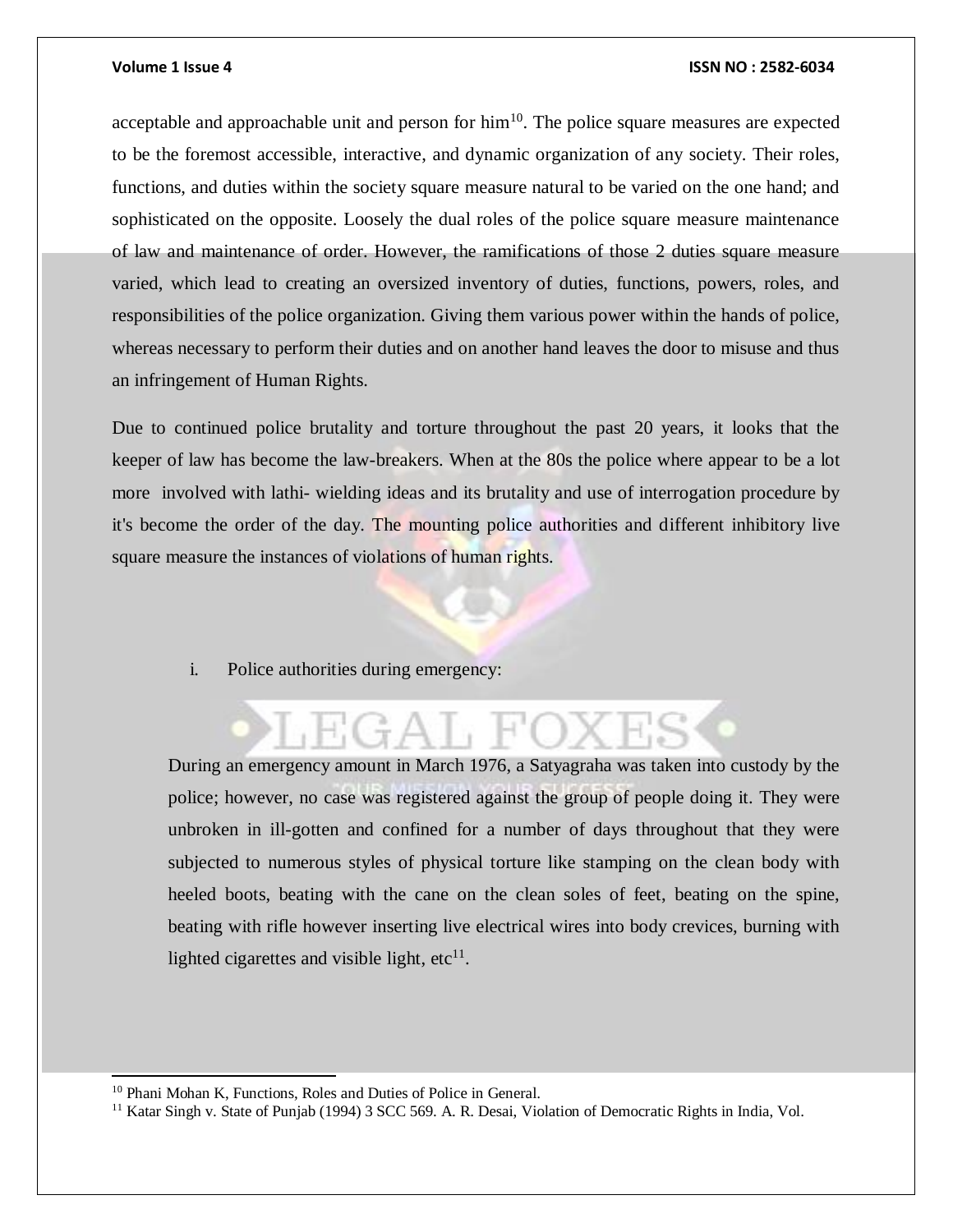In Kerala, police atrocities took an ugly flip once all prisoners were stripped to their undergarments and overwhelmed by a cluster of ten to twelve constables. No food was provided whereas in custody. If physical signs of beating are too obvious they weren't made before a justice however rapt from station to station. Madhya Pradesh was such a state wherever most ranges of prisoners were unbroken in jail throughout the operation of emergency. In Gwalior district jail, political prisoners were unbroken at the side of disreputable dacoits and were allowed to be abused by them $^{12}$ .

ii. Nature of police atrocities-after eighties:

After 1980, police have resorted to a lot of restrictive techniques as to not leave any scar of police atrocities on the body of victims. Even minors weren't spared at the hands of police. Young boys were equipped to convicts for his or her delectation, some tortured into impotency, hanged the other way up, ruthlessly overwhelmed, given electrical shocks, etc. Brutal strategies were adopted for forcing confessions<sup>13</sup>.

iii. Death in police custody:

After the seventies, death in police custody has become quite common.These deaths square measure sometimes the results of torture to extort data or to show the person involved a lesson.

### iv. Torture:

 $\overline{a}$ 

It is a standard incontrovertible fact that police brutality and torture have long been widespread throughout the Asian nation. Such ways are oftentimes used once individuals suspected of standard criminal offences are interrogated by the police. so as to extract

 $12$  Extracted from 'Human Rights in India', Hearing before the Sub- Committee on International Organisation of the Committee on International Relations, U.S. House of Representatives, 1976

<sup>13</sup> B. P. Sehgal, Human Rights in India, Problems and Perspectives, 226-7.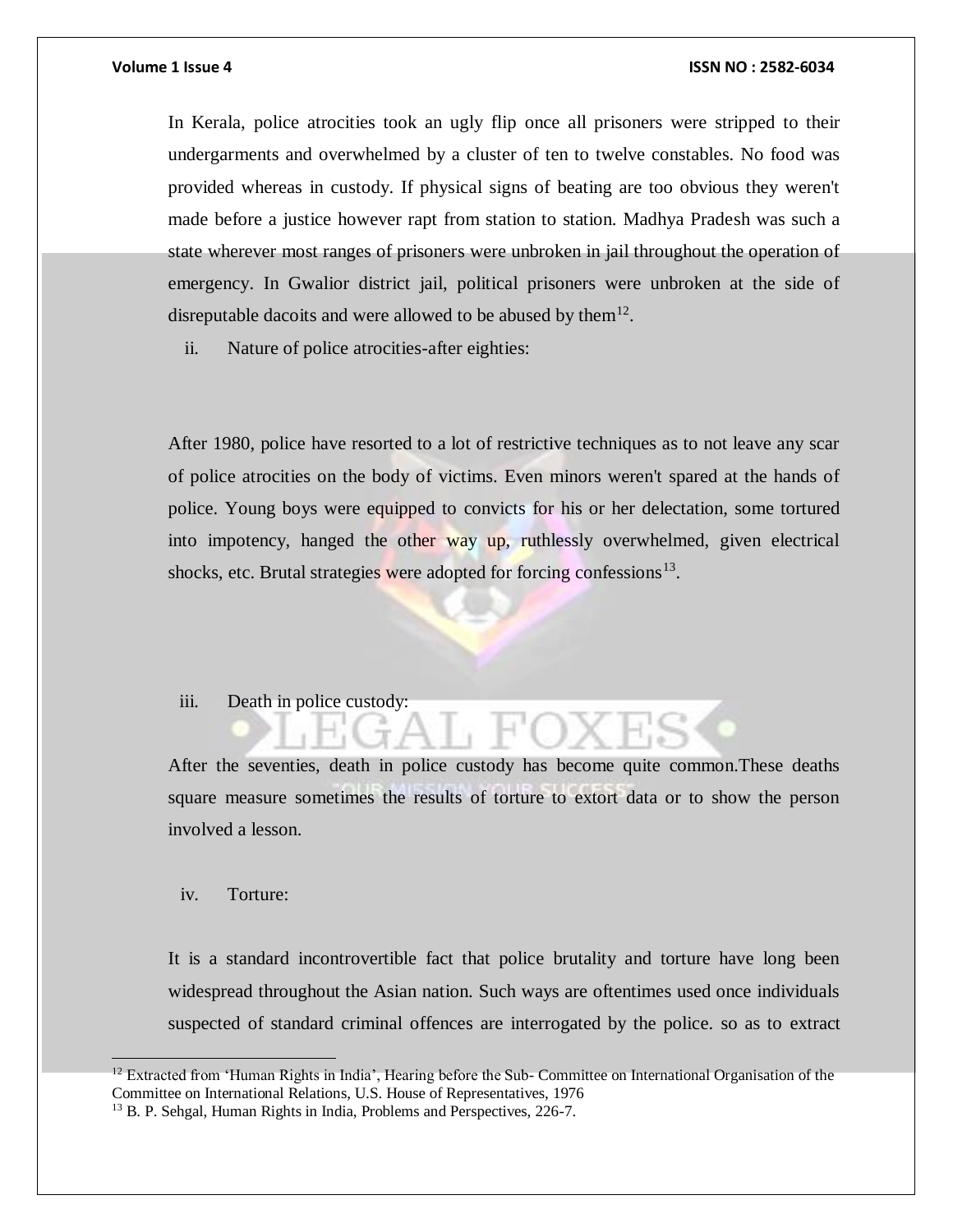confessions or for purpose of intimidations the police use the extreme style of physical damage to the suspected persons. Torture is according to possess taken place in police stations though some cases of beating in prisons have additionally been calculated $14$ .

v. Atrocities against women:

The Mathura rape case was a happening of tutelary rape in the Asian nation on twenty-six March 1972, whereby Mathura, a young social group lady, was raped by 2 policemen on the compound of Desai Ganj station in Chandrapur district of Maharashtra. The Supreme Court dominated in Tukaram vs. State of Maharashtra<sup>15</sup>, that there have been no injuries on the person of the lady, which meant that she didn't place up a resistance which the incidence was a "peaceful affair". Once the Supreme Court clean-handed the defendant, there was public outcry and protests, that eventually crystal rectifier to amendments within the Indian rape law via the legal code (Second Amendment) Act 1983.

# **WHY POLICE BUTALITY SO COMMON IN INDIA?**

After all this police reforms being formulated and implemented, our country still has not managed to deal with police brutality adequately. Custodial deaths are frequent enough occurrences in India to be a systemic problem, but its pervasiveness has not been recognized when formulating policies. There were 591 people<sup>16</sup> killed in police custody between the years 2010 and 2015. However, in these cases, the perpetrators are rarely brought to justice. It is ironic that those who have been entrusted with upholding the  $law<sup>17</sup>$  should be the very ones transgressing it.

Violence committed by them, outside of prescribed procedure, is often over had owed by the idea of the inherent "goodness" of the police force. Police brutality in our country has become<sup>18</sup>

 $\overline{a}$ 

<sup>&</sup>lt;sup>14</sup> Black Laws 1984- 85", People's Union for Civil Liberties, 69- 70, New Delhi.

<sup>15</sup> AIR 1979 SC 185; (1979) 2SCC 143; 1978 CrLJ 1864; 1979 SCC 143

<sup>&</sup>lt;sup>16</sup> Indian killings police custody, 2016

<sup>&</sup>lt;sup>17</sup> Policing editorial journal, 2018

<sup>18</sup> Indian silent acceptance, Engage article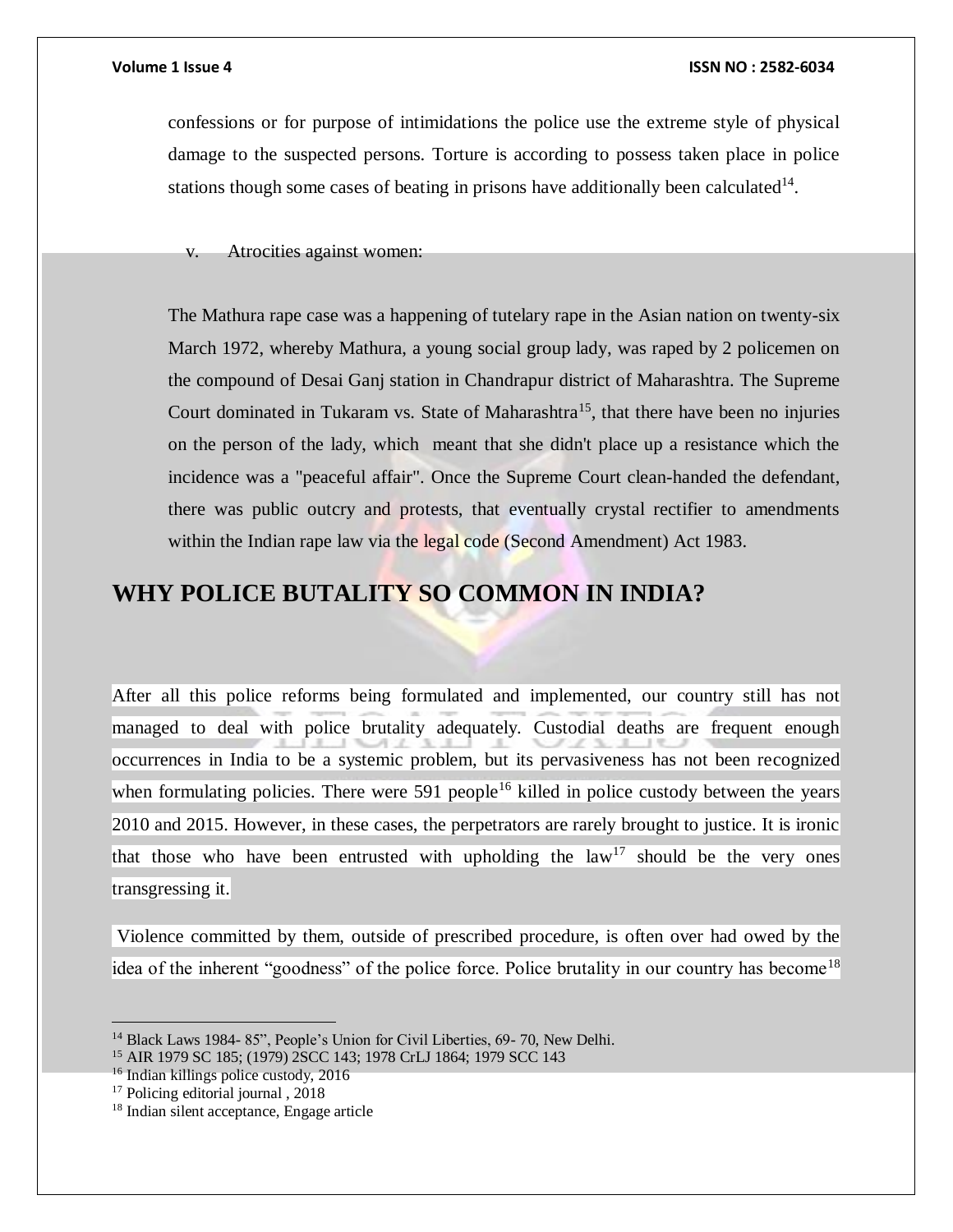one of the main human rights issues faced by the country today. There we need to have a number of educated people who can separate this idea from the individuals and who can actually constitute and recruit the police force. It is important that India recognizes the need to build a police force of individuals who respect the rights that they are supposed to uphold.

### A. Police Brutality against Those in Custody:

In the aftermath of the Emergency, the All India Anna Dravida Munnetra Kazhagam government in Tamil Nadu submitted the Justice Ismail Commission Report to Parliament in 1978. The commission committee studied police brutality inside jails and found that ill-treatment started right from the time when prisoners were brought in<sup>19</sup>. They were thoroughly searched, abused, and thrown in crowded cells with bloodied bandages. They were denied food, water, and bedding, and were beaten in custody. The commission had made recommendations and rules to improve these conditions of police britality, but decades later, police brutality still exists

B. Police Brutality against Students

We all came across to know various ill activities done by the police forces instances of the police lathi-charging on protesting students have been a fairly regular issue in India for decades. In 1977, an EPW correspondent described and said how the police were used to attack the group of people protesting for Dalit students in Madras<sup>20</sup>, even after the inspector general had promised to swipeup the "Gunda (unlawful people)" elements from the force by means of counselling and educating them. Using this process, the report argued that police brutality is at its worst when it is used to specifically target disempowered or underprivileged sections of the population, especially because they are the most vulnerable.

C. Police Brutality against Labour Movements

l

<sup>19</sup> Political prisoners jail brutality journal, 1978

<sup>20</sup> Correspondent columns Tamil Nadu police rampage journal , 1977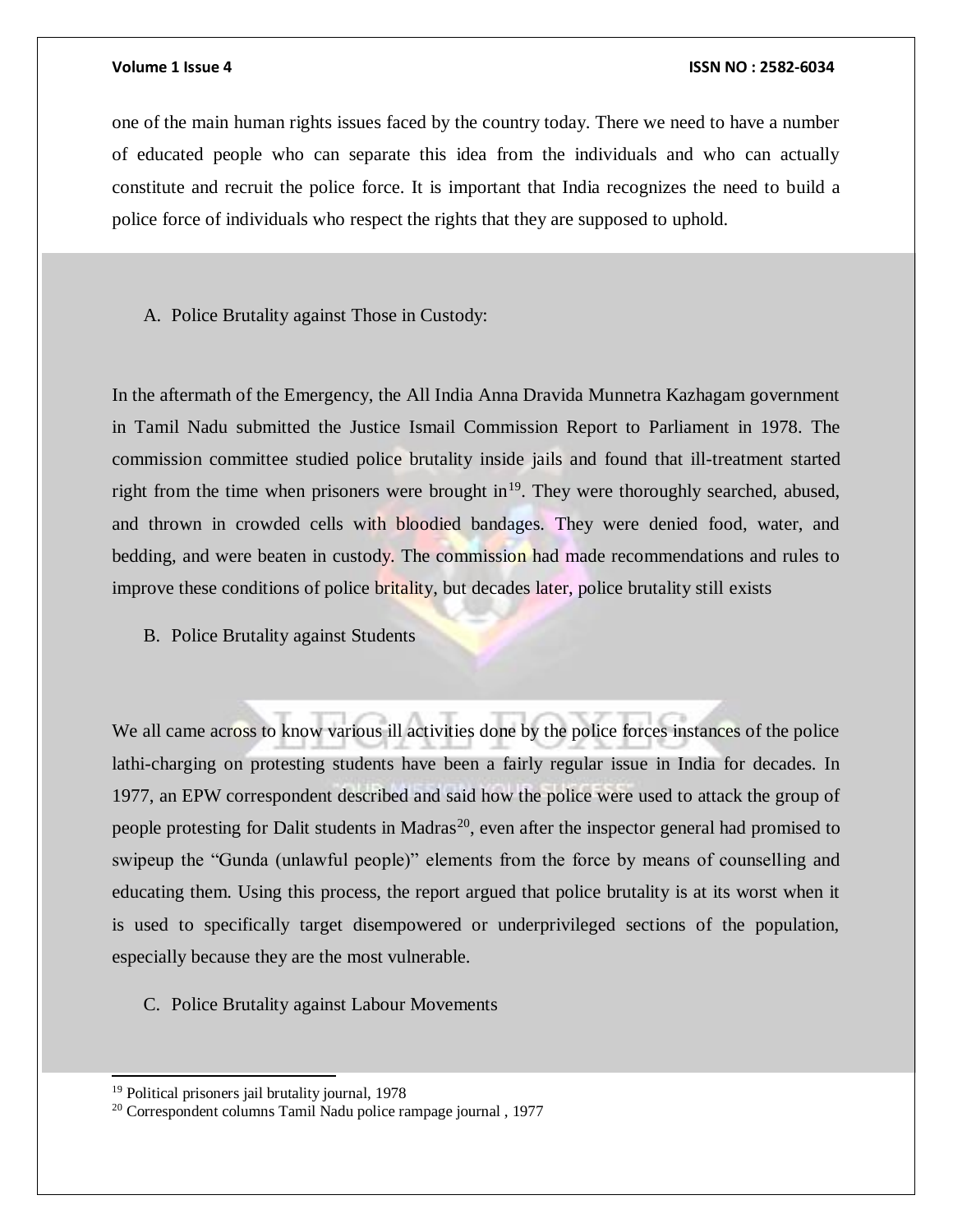In July 2005, workers of Honda Motorcycle and Scooters India, who were protesting at Gurugram were surrounded and beaten up by the police after the management of the factory had agreed to meet with the workers. Reporting this incident, Rakhi Sehgal argued and saidthat the police have often been used and get instructed by local politicians to protect corporate interests that are often tied with political interests.

D. Police Brutality and Custodial Deaths

In the year 2013, Rebecca Gonsalvez and Vijay Hiremath said and wrote about how custodial deaths and encounter cases are rarely been prosecuted by the government because the government is reluctant to hold its police officers liable<sup>21</sup>. The official narrative in cases of custodial deaths, which the police control, is readily turned to suicide, assault by fellow prisoners, or natural causes.

# **POLICE BRUTALITY IN INDIA IS OUT OF CONTROL**

# JEGAL FC

We come to know about the various ill activities done by the police forces. Even kids are attacked by police and are given no chance to be proven innocent. Instead, these people are beaten and humiliated until proven Innocent. Unlike in America, the police in India do not respect the natural rights of a human being. The police in India will wrongfully arrest someone and beat them into a confession even though they did not even do the crime. A huge number of "591 people have died in police custody" because of the disrespect of human rights by these police officers. They do not believe in innocent until proven guilty, all they believe in is beaten until proven guilty<sup>22</sup>.

 $\overline{a}$ 

<sup>&</sup>lt;sup>21</sup> Custodial death journal, 2013

<sup>22</sup> World Asia , Jammu Pakistan convict India, 2015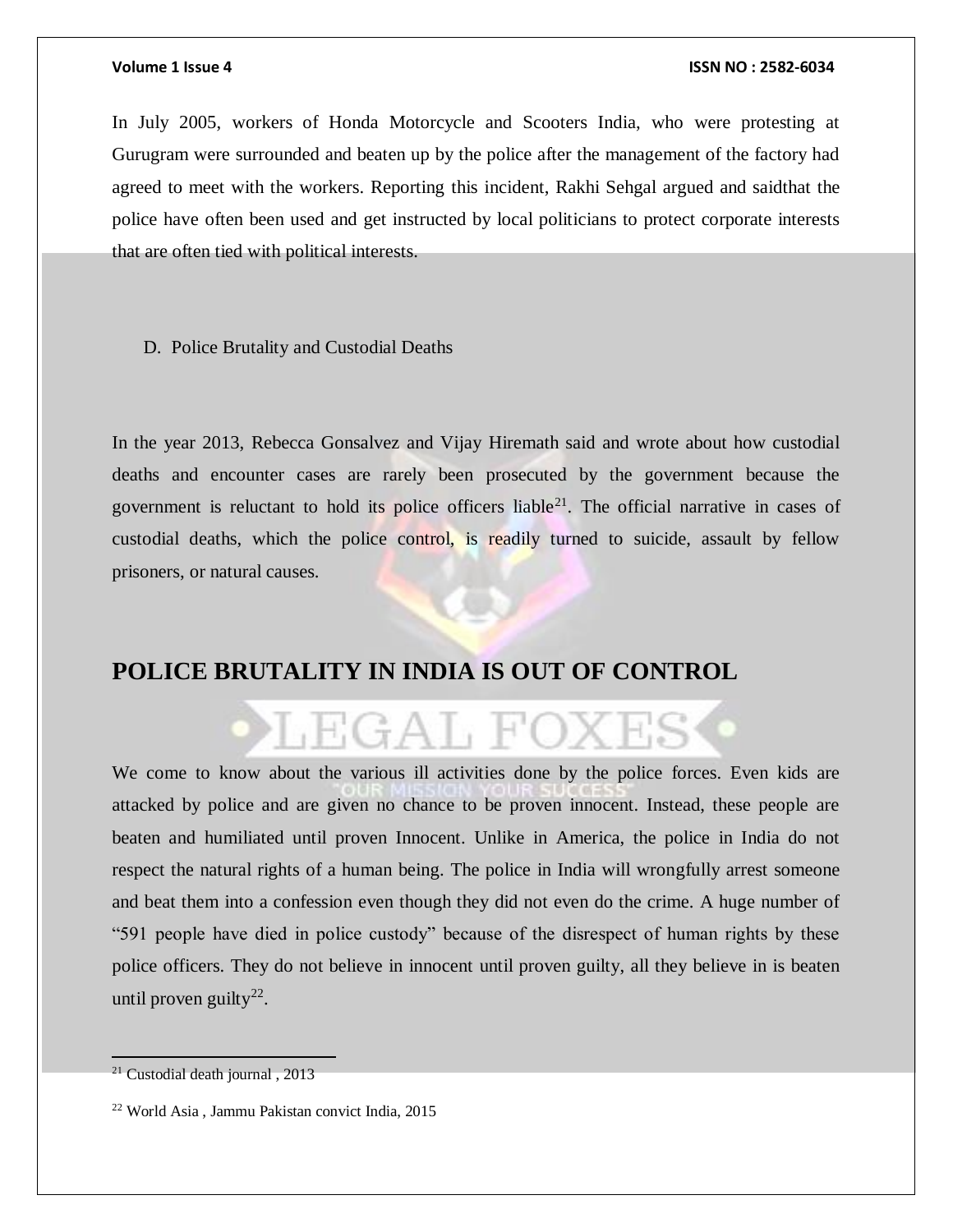The only reason that this has not stopped and has gotten worse is that these officers feel that they can get away with it. That "the powerful are able to get away with it" and that they will have no consequences afterward. That is why these officers must be stopped before more innocent people die $d^{23}$ .

The law in India is that "police have 24 hours to prove the accused guilty" and if that does not happen then the accused must be released. The only problem is that if the police do not get a confession then the person is most likely dead or the cops were bribed. The main people who are violated by this are the people of India. Unfortunately, it's all ages, even kids and the elderly that are the victims to the police force. The violation is mainly happening in the slums or very poor parts of India where the people have very little say in what happens to them. The violation is happening because the police do not respect these people and more importantly do not respect their rights as human beings. The police do not care about innocent or guilty, all they need is someone to look the part of the culprit

# **INDIA NEED URGENT POLICE REFORMS**

Internal security of our country is very much a prerogative of police and efficient policing is needed in order and in a uniform manner to tackle threats that are been persisting in the country. But for that, the police system needs to be efficient, effective, and technologically sound. Several years have passed, a new government has been in power, but the internal security of the country is still threatened by multiple threats. With the progressive growth in technology, newer versions of threats are rapidly arising in the form of cyber-attacks, bank frauds, and organized crimes, just to name a few, which need to be tackled or solved in a more specialized and in a better way. Current National Security Advisor Ajit Doval termed this kind of war 'fourth-generation war', warfare with an invisible army and warned the police officers "…this war cannot be won by the armies. This is the war of a policeman and their force and if you win, the country wins and if you lose then the country  $loss^{24}$ .

In such circumstances, the role of a policeman becomes very important. Against all these security threats, the first line of defence is the police system. Internal security is very much a

 $\overline{a}$ 

 $23$  Human rights violation in Kashmir, 2016

<sup>&</sup>lt;sup>24</sup>Press Trust of India, "Internal security going to be a big challenge for India: NSA Ajit Doval," The Economic Times, 13 July 2018.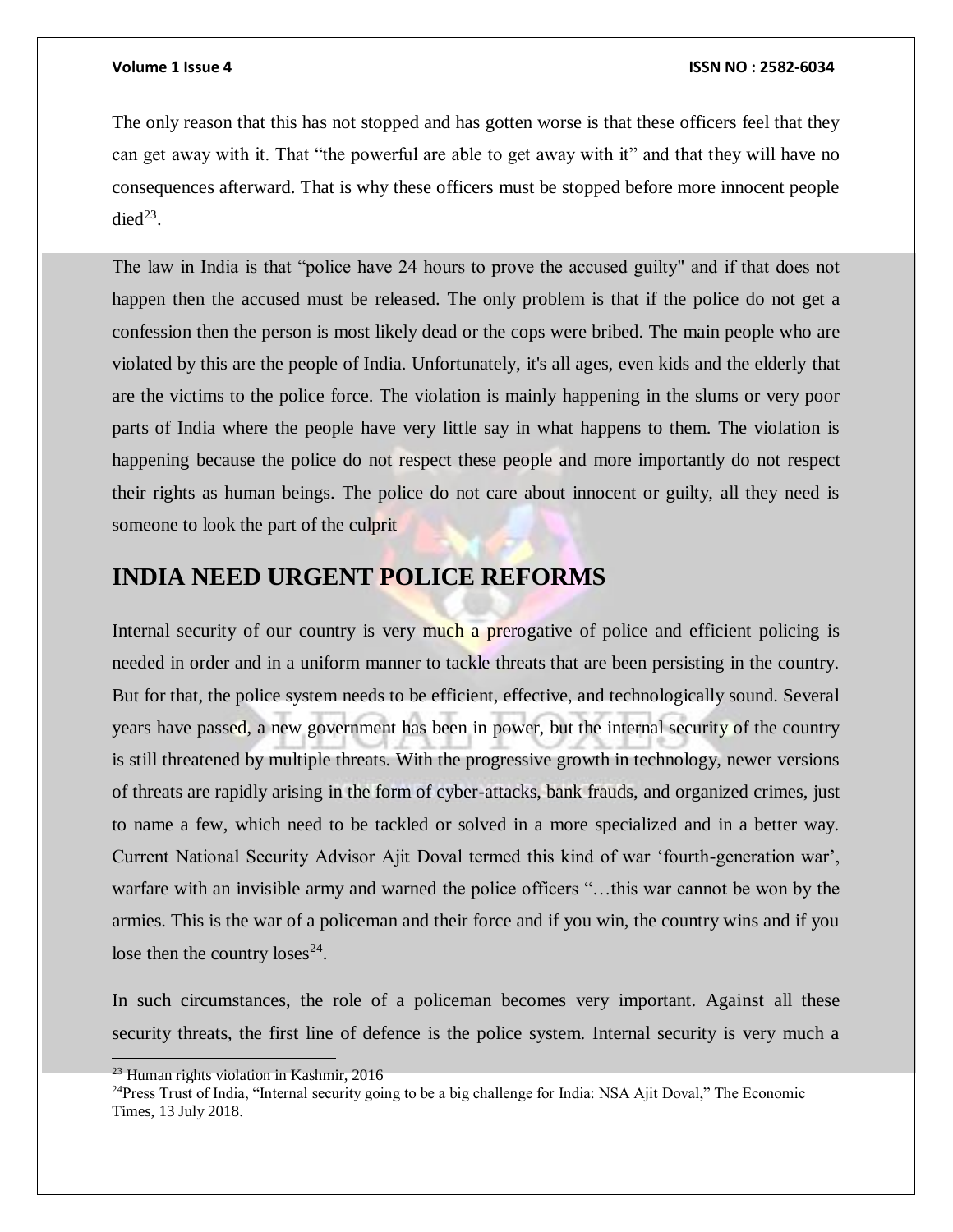$\overline{a}$ 

### **Volume 1 Issue 4 ISSN NO : 2582-6034**

prerogative of police and efficient policing is needed in order to tackle these threats. But for that, the police system needs to be efficient, effective, and technologically sound. The superintendence and control of the police is a debatable issue. As per the police laws, both the Central and State police forces come under the supervision and control of political executives or heads<sup>25</sup>. Police priorities and there functions fewer times are altered based on the will of political heads. It seems that the police force has become a puppet in the hands of its political masters as they follow the instructions given by them. There is no mechanism for registering a complaint against erring police officials. The existing police infrastructure is also inadequate and incompetent to cater to or fulfil the needs of the police force. There is a huge manpower shortage in the police department. The police-population ratio, currently 192 policemen per lakh population<sup>26</sup>, is less than what is recommended by UN that is 222 policemen per lakh population Likewise when it comes to weaponry; the police force machinery is still using old and outdated weapons. The Comptroller and Auditor General (CAG) of India in its report also highlighted and mentioned that the force continues to depend on outdated and unserviceable weapons.

Another problematic area relates to communication networks. In an era of Information and communication technology (ICT), the police system is still struggling to get a proper communication network for their work. The Bureau of Police Research and Development (BPR&D) data shows that across all States and UTs of India, there are 51 police stations that have do not telephone nor does wireless set<sup>27</sup>. The police housing facilities are also an issue. It is currently facing a shortage to accommodate the increased police person's strength across the country. The BPR&D report shows that although there is an 8.06% increment in the overall sanctioned strength of the police force. Despite recommendations from these committees, no substantial changes have been seen.

The Supreme Court in 2006 also came up with a landmark judgment in the Prakash Singh case, where the court made seven-point directives to the Centre and State governments. However, to date, these have not seen the light of the day. It reflects the lack of political will and inflexible on

<sup>&</sup>lt;sup>25</sup>Mohan, Garima and Navaz Kotwal, "State Security Commissions: Reforms Derailed," Commonwealth Human Rights Initiative (2011)

<sup>&</sup>lt;sup>26</sup>Bureau of Police Record & Development, "Data on Police Organisation," (2017): pp. 37.

<sup>27</sup>Bureau of Police Record & Development, "Data on Police Organisation," (2017): pp. 37.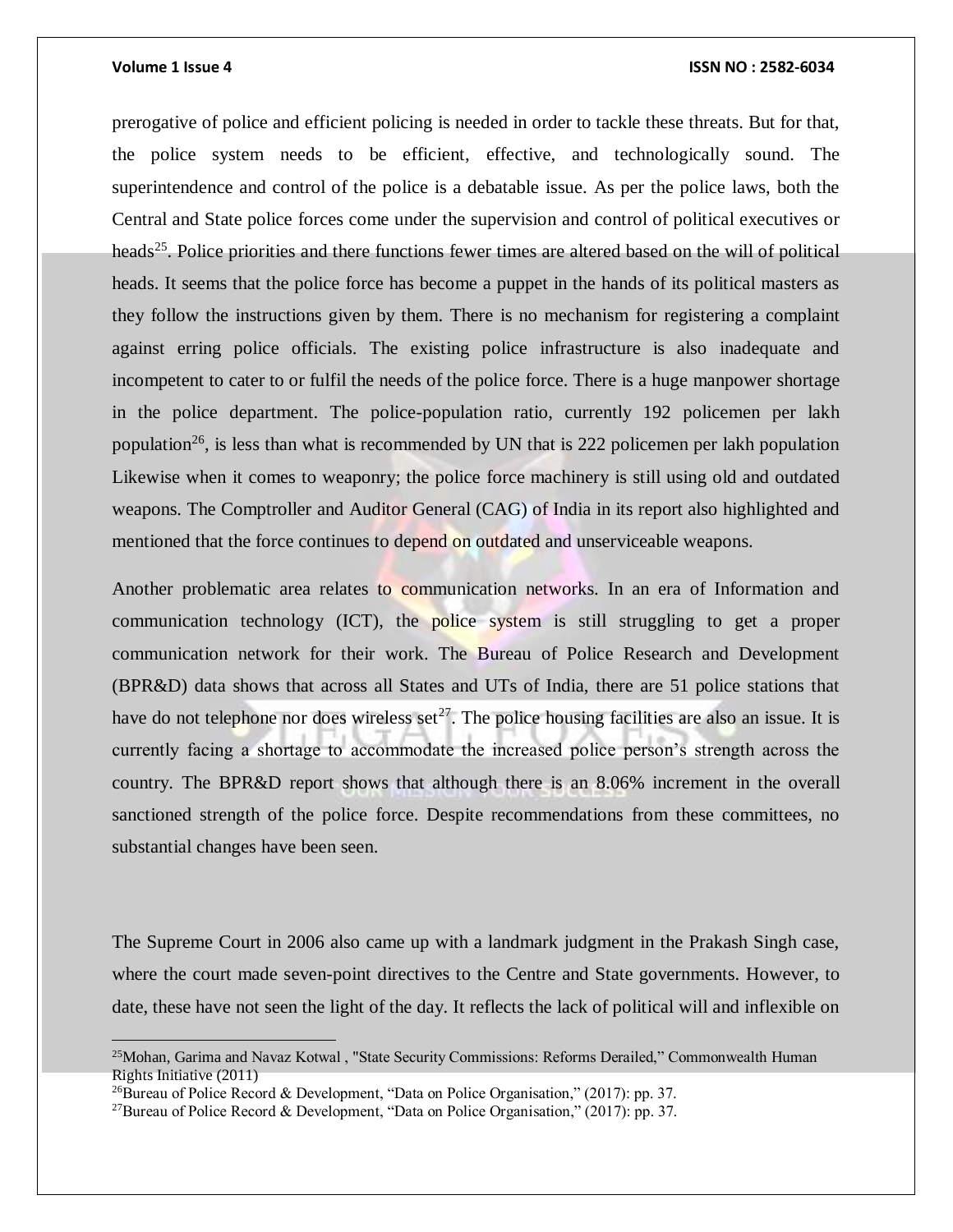$\overline{a}$ 

#### **Volume 1 Issue 4 ISSN NO : 2582-6034**

the part of bureaucracy to follow-up the order. Neither the politicians nor the bureaucrats want to lose their control over the police. This problem lacks clarity in control of police and also mentioned in The Police Act of 1861, which is silent on 'Superintendence' and 'general control and directions<sup>'28</sup>. This enables the executives to reduce the police to mere tools in the hands of political leaders to fulfil their vested interests. All these challenges require the immediate attention of the governments — both at the Centre and the States. The political leadership needs to understand that the dilapidated condition of the police system will negatively impact the security and integrity of the nation.

### **PERSPECTIVE OF THE AUTHOR /ANALYTICAL DEDUCTION**

Providing a sense of security to the ordinary citizens and attending to their grievances is dependent on the establishment of a police force, which is efficient, honest, and professional to the core. The fact that such a police force does not exist in India is attested to by the findings of the various commissions and committees, the complaints received by the National Human Rights Commissions(NHRC), the stories mentioned by the press and the experiences of the people around the streets. In other words, the police function to establish the rule of law and not the rule of politics. The existing mechanisms of accountability of police force must be strengthened and improved in our country. In addition, to new mechanisms, working independently to monitor the functioning of the police force and to inquire into public complaints against the police, must be established to look after the police ill activities. The performance of the police as an organization and the behaviour of police personnel as individuals both need constant monitoring. Apart from upgrading the recruitment, training, and leadership standards, the working and living conditions of lower police personnel need vast improvement- an exercise that should start with raising the status of the constabulary.

<sup>&</sup>lt;sup>28</sup> Mohan, Garima and Navaz Kotwal, "State Security Commissions: Reforms Derailed," Commonwealth Human Rights Initiative (2011).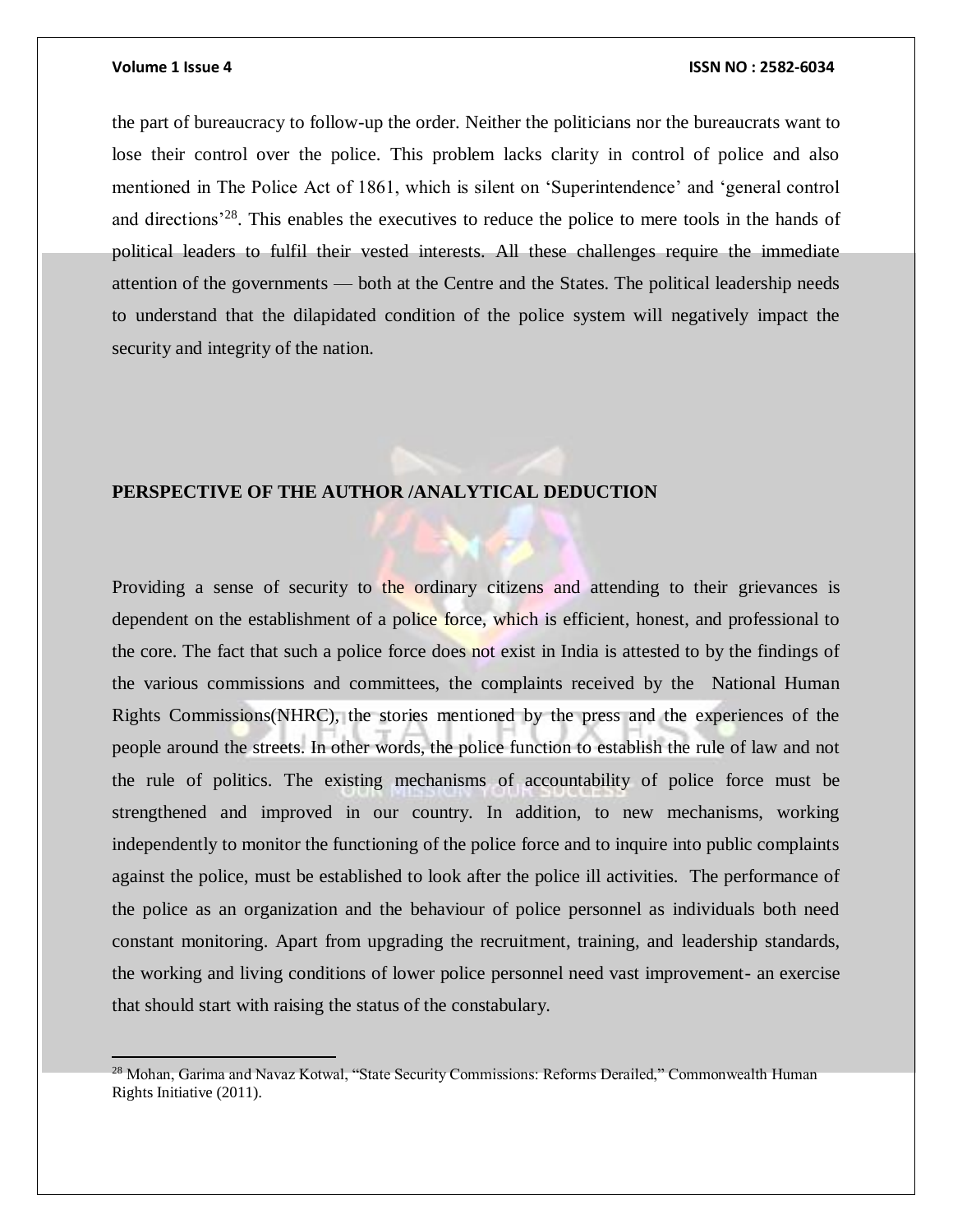# **CONCLUSION**

The purpose of this paper was to critically review the phenomenon of physical violence committed by police personnel against the detainees in police custody in India. , the most unfortunate fact is that there is little or no enforcement of these laws. As a result, despite the presence of all these safeguards and legislations, torture, rape, and deaths in police custody have been extremely widespread across India. There is wide scope for abuse of power within the confines of police stations in India. Torture and other forms of cruel, inhuman, and degrading treatment of detainees in police custody are encouraged by several factors. These include routine denial of access by police to lawyers and relatives/ family members of the detainees, pressure on police to mete out instant punishment due to the inability of the criminal justice system to deliver justice promptly and effectively. Due to the lack of investigative machinery available to civic bodies like the National Human Rights Commission, and most of like this are flooded with corruption. However, such policy-making requires a government with both a will and away.

The rights of the detainees in police custody have little or no meaning unless there are agencies to enforce them and provide remedies for violations. Law enforcement and judicial levels need to work hand in hand to eradicate police brutality in custody. Senior police officers should ensure that no person or suspect is detained unlawfully and that he/she is not subjected to brutality in police custody. They should look upon the way of interrogating done the police force and what are the procedure and methods they are using to do that for a cross-examination. The policemen need to be reminded that in the event of custodial deaths, rape, and torture, they have to face prosecution. The bottom line is, maintenance of public order is largely the responsibility of the